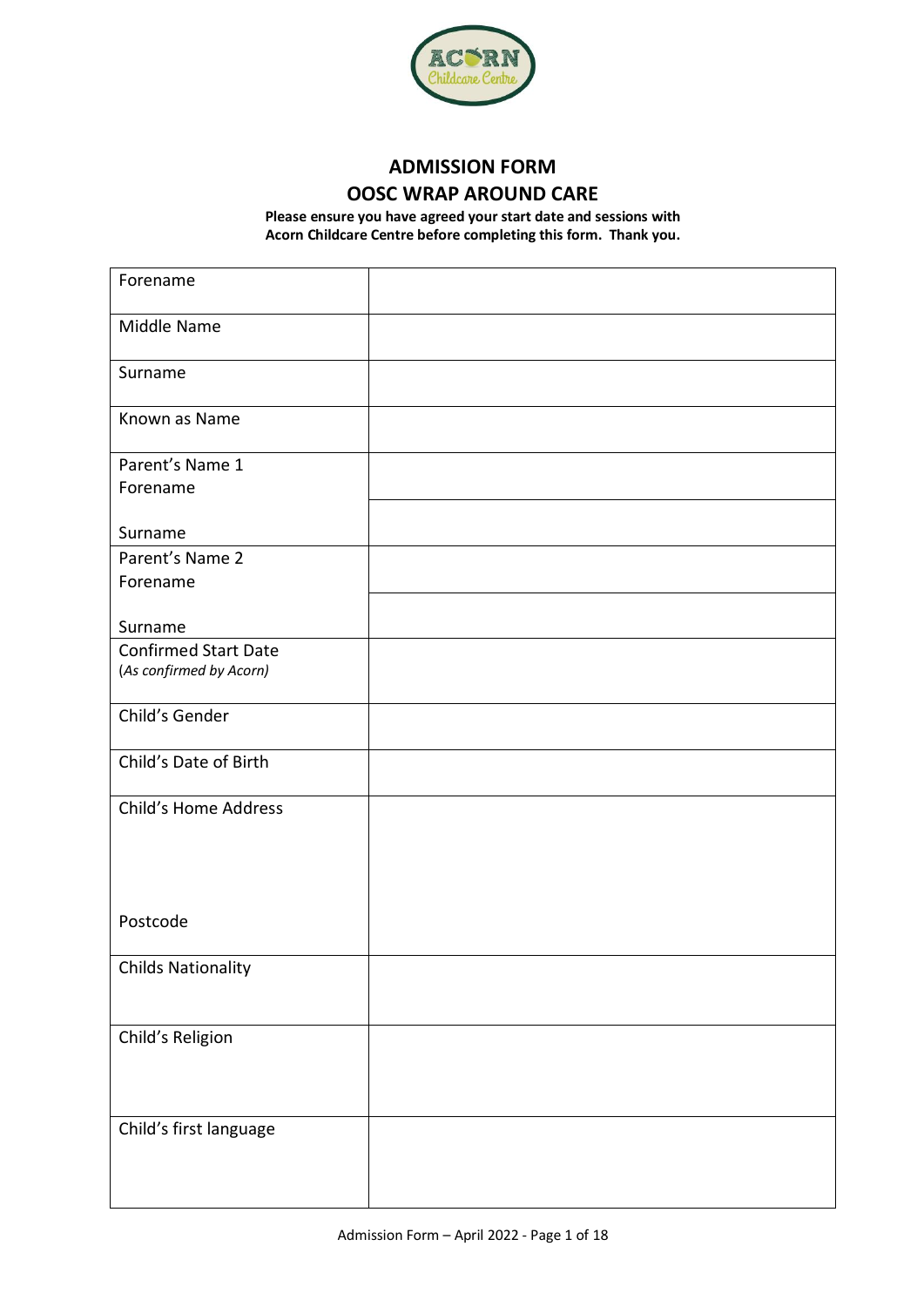

| Child's Ethnic Origin         | Please tick                          |
|-------------------------------|--------------------------------------|
|                               | White British                        |
|                               | White Irish                          |
|                               | White Traveller of Irish Heritage    |
|                               | White Other                          |
|                               | White Gypsy/Roma                     |
|                               | Mixed White and Black Caribbean      |
|                               | Mixed White and Black African        |
|                               | Mixed White and Asian                |
|                               | Mixed Other                          |
|                               | Asian or Asian British - Indian      |
|                               | Asian or Asian British - Pakistani   |
|                               | Asian or Asian British - Bangladeshi |
|                               | Asian or Asian British - Other       |
|                               | Black or Black British - Caribbean   |
|                               | Black or Black British - African     |
|                               | Black or Black British - Other       |
|                               | Chinese                              |
|                               | Any Other Ethnic Group _______       |
|                               |                                      |
|                               | Or prefer not to say                 |
|                               |                                      |
| Child's GP Name and Surgery   |                                      |
| Details                       |                                      |
|                               |                                      |
|                               |                                      |
|                               |                                      |
| Does your child have any      |                                      |
| medical conditions or require |                                      |
| any medication?               |                                      |
| (If yes, please give details) |                                      |
|                               |                                      |
|                               |                                      |
|                               |                                      |
| Does your child have any food |                                      |
| allergies or dietary          |                                      |
| requirements?                 |                                      |
|                               |                                      |
|                               |                                      |
|                               |                                      |
| Does your child have any      |                                      |
| additional needs?             |                                      |
|                               |                                      |
|                               |                                      |
|                               |                                      |
|                               |                                      |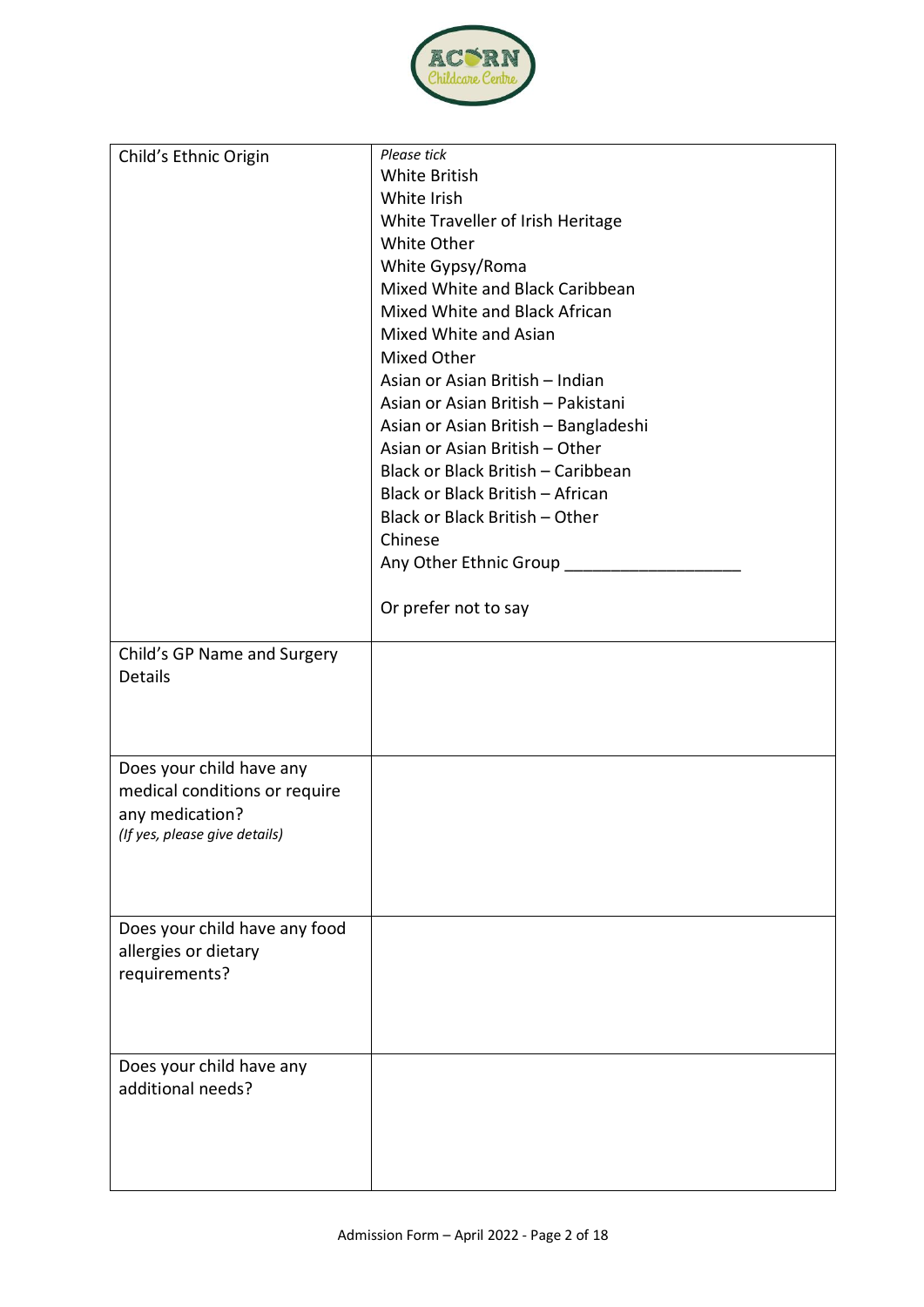

## **PLEASE NOTE IT IS RECOMMENDED THAT AT LEAST 3 CONTACTS ARE PROVIDED FOR EACH CHILD**

#### **Priority Contact 1**

| Title                                    |                                          |
|------------------------------------------|------------------------------------------|
| <b>First Name</b>                        |                                          |
| Surname                                  |                                          |
| Relationship to child                    |                                          |
| Parental Responsibility?*                | Yes/No<br>(Please delete as appropriate) |
| Address<br>Please state if same as child |                                          |
| Email                                    |                                          |
| Home Phone                               |                                          |
| Work Phone                               |                                          |
| Mobile                                   |                                          |
| Priority Contact No.                     | Home/Work/Mobile<br>(Please circle)      |

Please provide the name(s) of the persons who may collect your child or who should be contacted in the event of an emergency in priority order, additionally noting whether the contact names provided have parental responsibility.

Both parents' details must be provided unless there is a valid legal reason not to so.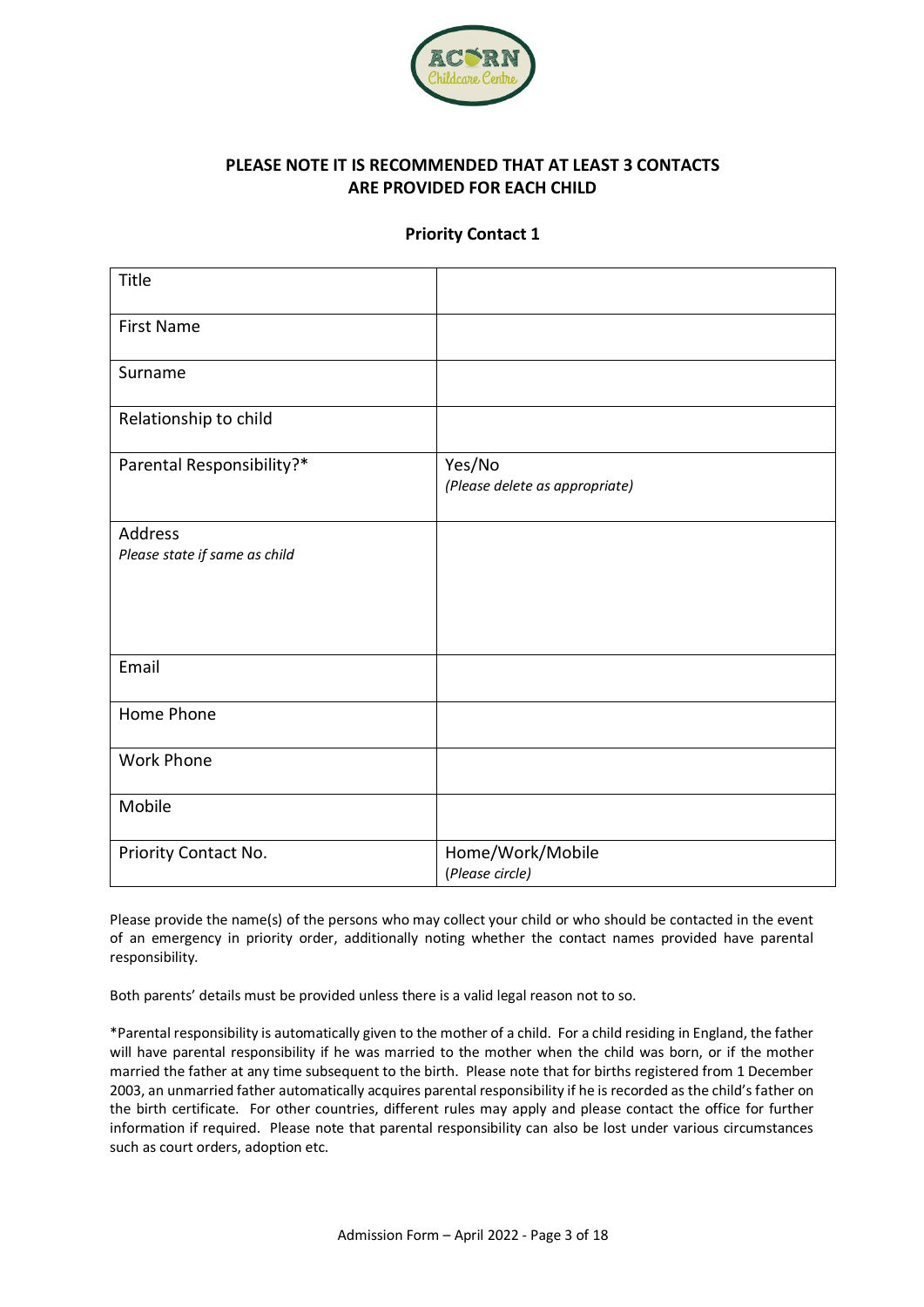

#### **Priority Contact 2**

| Title                                      |                                          |
|--------------------------------------------|------------------------------------------|
| <b>First Name</b>                          |                                          |
| Surname                                    |                                          |
| Relationship to child                      |                                          |
| Parental Responsibility?*                  | Yes/No<br>(Please delete as appropriate) |
| Address<br>(Please state if same as child) |                                          |
| Email                                      |                                          |
| Home Phone                                 |                                          |
| Work Phone                                 |                                          |
| Mobile                                     |                                          |
| Priority Contact No.                       | Home/Work/Mobile<br>(Please circle)      |

Please provide the name(s) of the persons who may collect your child or who should be contacted in the event of an emergency in priority order, additionally noting whether the contact names provided have parental responsibility.

Both parents' details must be provided unless there is a valid legal reason not to so.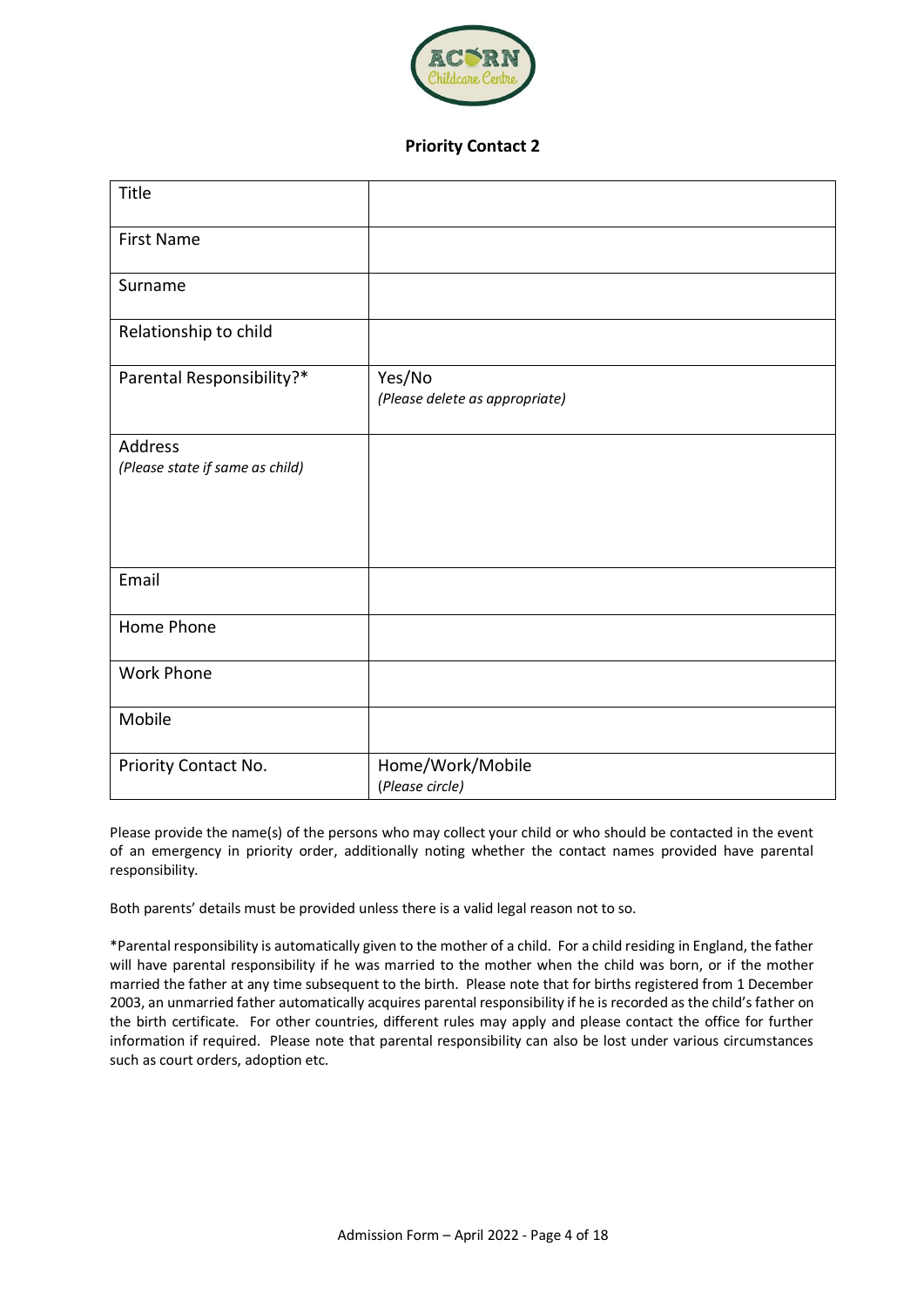

#### **Priority Contact 3**

| Title                                      |                                          |
|--------------------------------------------|------------------------------------------|
| <b>First Name</b>                          |                                          |
| Surname                                    |                                          |
| Relationship to child                      |                                          |
| Parental Responsibility?*                  | Yes/No<br>(Please delete as appropriate) |
| Address<br>(Please state if same as child) |                                          |
| Email                                      |                                          |
| Home Phone                                 |                                          |
| <b>Work Phone</b>                          |                                          |
| Mobile                                     |                                          |
| Priority Contact No.                       | Home/Work/Mobile<br>(Please circle)      |

Please provide the name(s) of the persons who may collect your child or who should be contacted in the event of an emergency in priority order, additionally noting whether the contact names provided have parental responsibility.

Both parents' details must be provided unless there is a valid legal reason not to so.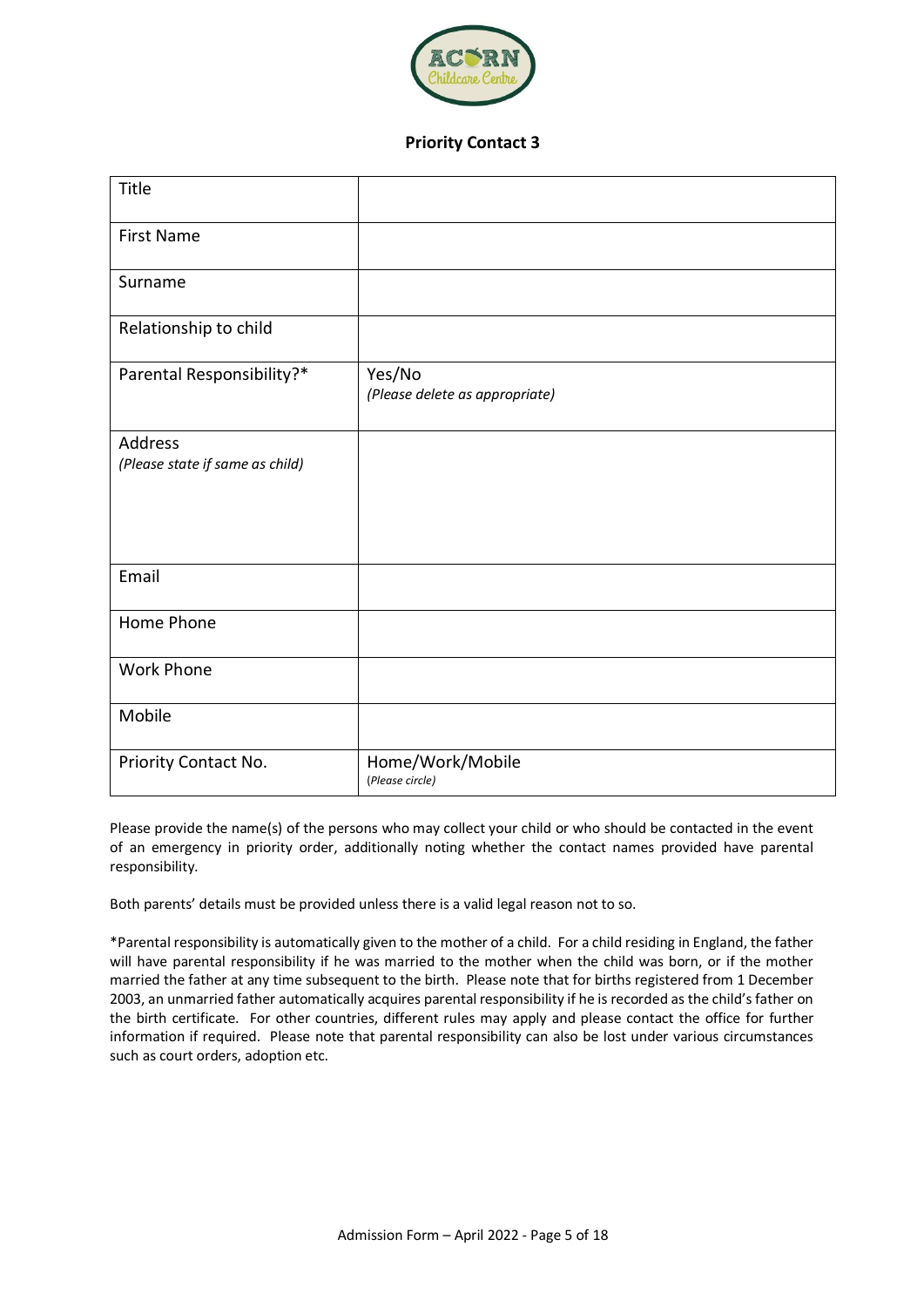

| Title                                      |                                          |
|--------------------------------------------|------------------------------------------|
| <b>First Name</b>                          |                                          |
| Surname                                    |                                          |
| Relationship to child                      |                                          |
| Parental Responsibility?*                  | Yes/No<br>(Please delete as appropriate) |
| Address<br>(Please state if same as child) |                                          |
| Email                                      |                                          |
| Home Phone                                 |                                          |
| <b>Work Phone</b>                          |                                          |
| Mobile                                     |                                          |
| Priority Contact No.                       | Home/Work/Mobile                         |

Please provide the name(s) of the persons who may collect your child or who should be contacted in the event of an emergency in priority order, additionally noting whether the contact names provided have parental responsibility.

Both parents' details must be provided unless there is a valid legal reason not to so.

(*Please circle)*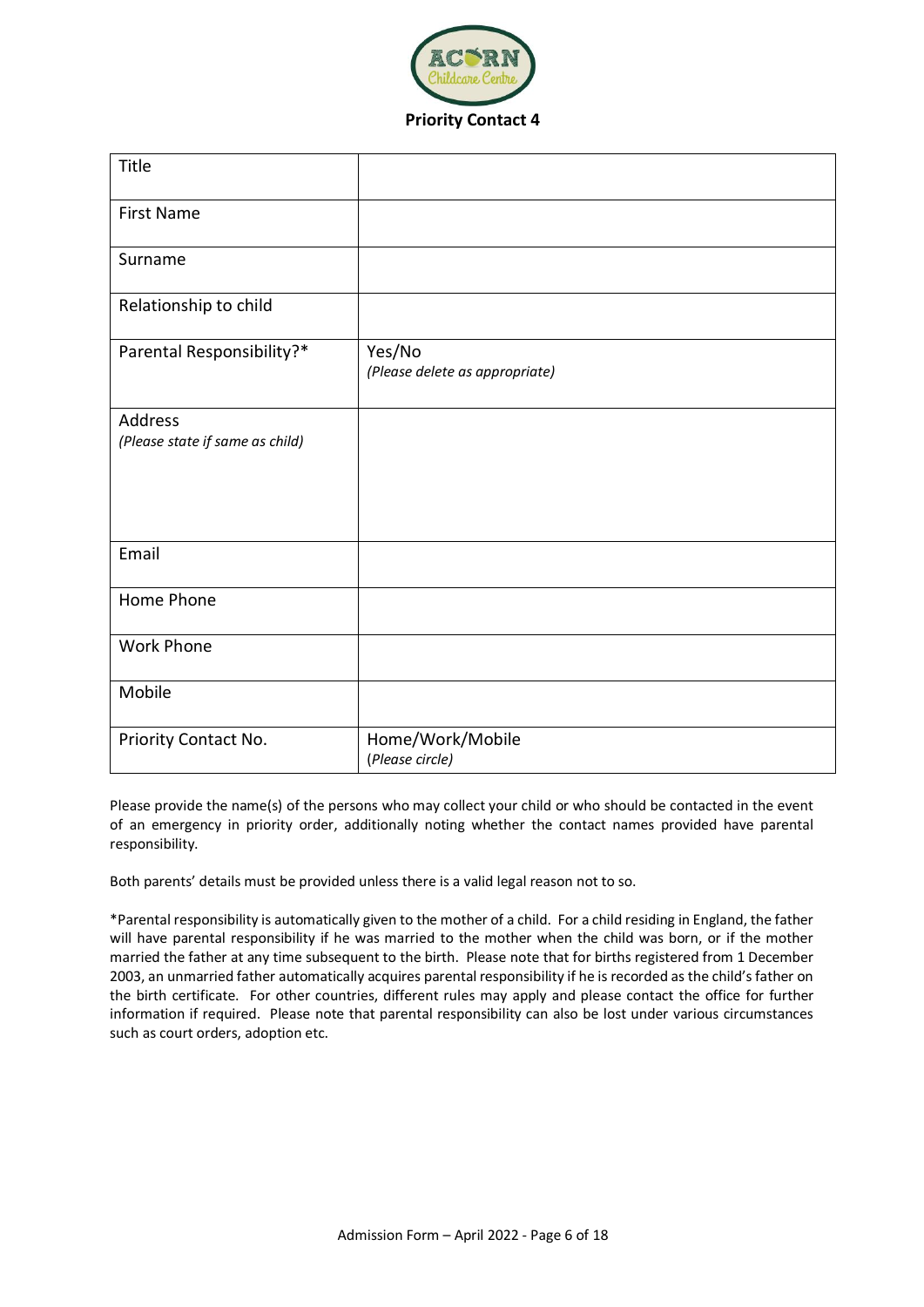

# **GDPR Privacy Notice for Children and Their Families**

### **Who Processes Your Information?**

Acorn Childcare Centre (the Centre) is the data controller of the personal information you provide to us. This means the Centre determines the purposes for which, and the manner in which, any personal data relating to pupils and their families is to be processed. Lorna Hodgett, the Centre Manager, acts as a representative for the Centre with regard to its data controller responsibilities; she can be contacted at [lorna.hodgett@acornchildcarecentre.co.uk](mailto:lorna.hodgett@acornchildcarecentre.co.uk)

In some cases, your data will be outsourced to a third party processor; however, this will only be done with your consent, unless the law requires the Centre to share your data. Where the Centre outsources data to a third party processor, the same data protection standards that the Centre upholds are imposed on the processor.

Joe Lee of Ark ICT Solutions Limited is the Centre's Data Protection Officer (DPO). His role is to oversee and monitor the Centre's data protection procedures, and to ensure they are compliant with the GDPR. The DPO can be contacted [joe.lee@ark.me.uk](mailto:joe.lee@ark.me.uk)

## **Why Do We Collect And Use Your Information?**

The Centre holds the legal right to collect and use personal data relating to children and their families. It may also receive information regarding them from their previous nursery, LA and/or the DfE. The Centre collects and uses personal data in order to meet legal requirements and legitimate interests set out in the GDPR and UK law, including those in relation to the following:

- Article 6 and Article 9 of the GDPR
- Education Act 1996
- Regulation 5 of The Education (Information About Individual Pupils) (England) Regulations 2013

In accordance with the above, the personal data of pupils and their families is collected and used for the following reasons:

- To support pupil learning.
- To monitor and report on pupil progress.
- To provide appropriate pastoral care.
- To assess the quality of our service.
- To comply with the law regarding data sharing.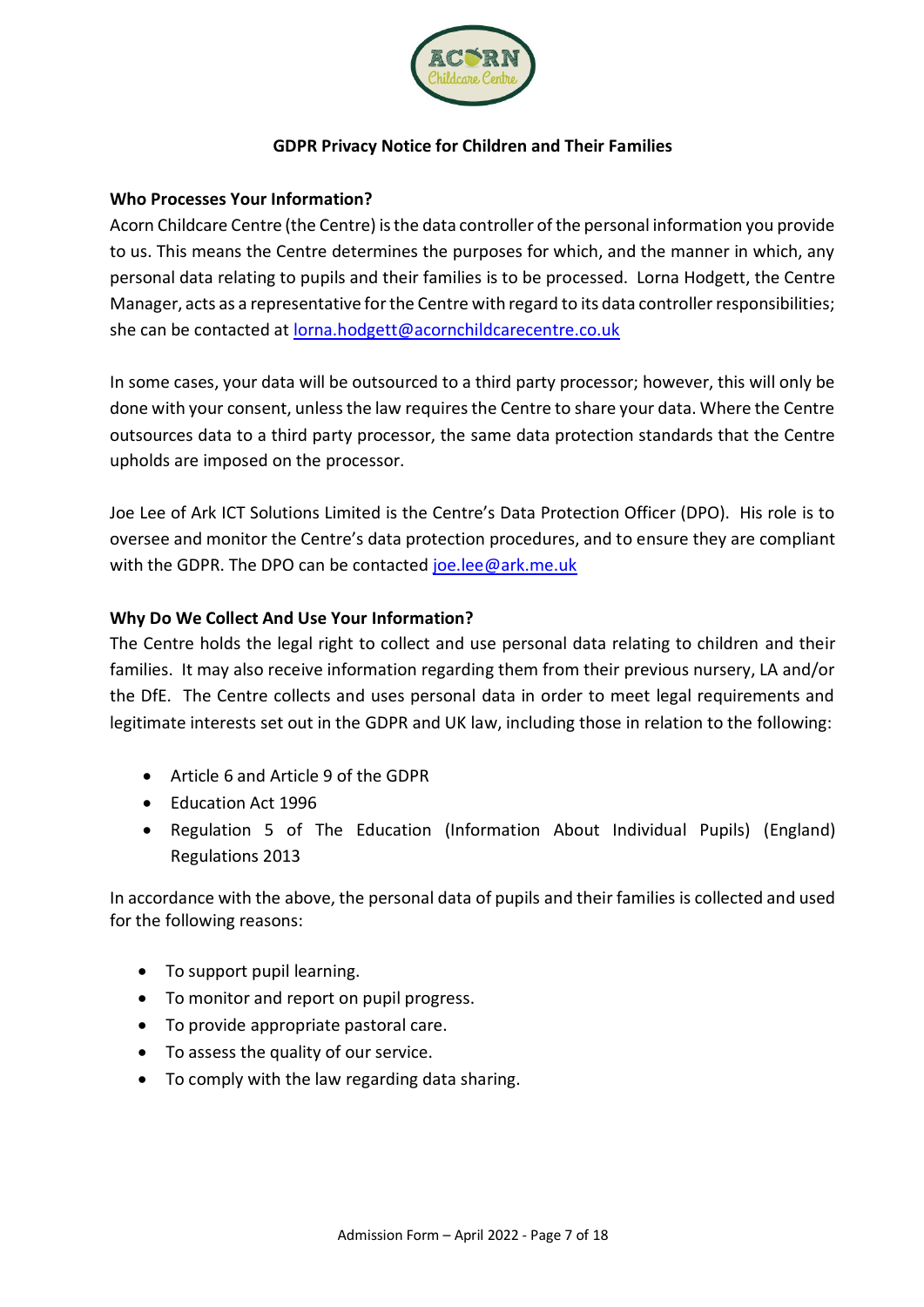

# **Which Data Is Collected?**

The categories of pupil information that the Centre collects, holds and shares include the following:

- Personal information i.e. names, address, contact numbers and addresses
- Characteristics i.e. ethnicity, language, nationality, country of birth and funding eligibility
- Attendance information i.e. number of absences and absence reasons
- Assessment information i.e. national curriculum assessment results
- Relevant medical information
- Information relating to SEND
- Behavioural information i.e. behaviour issues and number of temporary exclusions
- Child protection information

Whilst the majority of the personal data you provide to the Centre is mandatory, some is provided on a voluntary basis. When collecting data, the Centre will inform you whether you are required to provide this data or if your consent is needed. Where consent is required, the Centre will provide you with specific and explicit information with regards to the reasons the data is being collected and how the data will be used.

# **How Long Is Your Data Stored For?**

Personal data relating to children at the Centre and its families is stored in line with the Centre's GDPR Data Protection Policy. In accordance with the GDPR, the Centre does not store personal data indefinitely; data is only stored for as long as is necessary to complete the task for which it was originally collected.

# **Will My Information Be Shared?**

The Centre is required to share children's data with Lincolnshire's EYE Hub on a statutory basis, as soon as the child is funded. This includes the following:

- Personal information i.e. names, address, contact numbers and addresses
- Characteristics i.e. ethnicity, language, nationality, country of birth and funding eligibility
- Attendance information i.e. number of absences and absence reasons
- Information relating to SEND
- Behavioural information i.e. behaviour issues and number of temporary exclusions

The EYE Hub has robust processes in place to ensure the confidentiality of any data shared is maintained.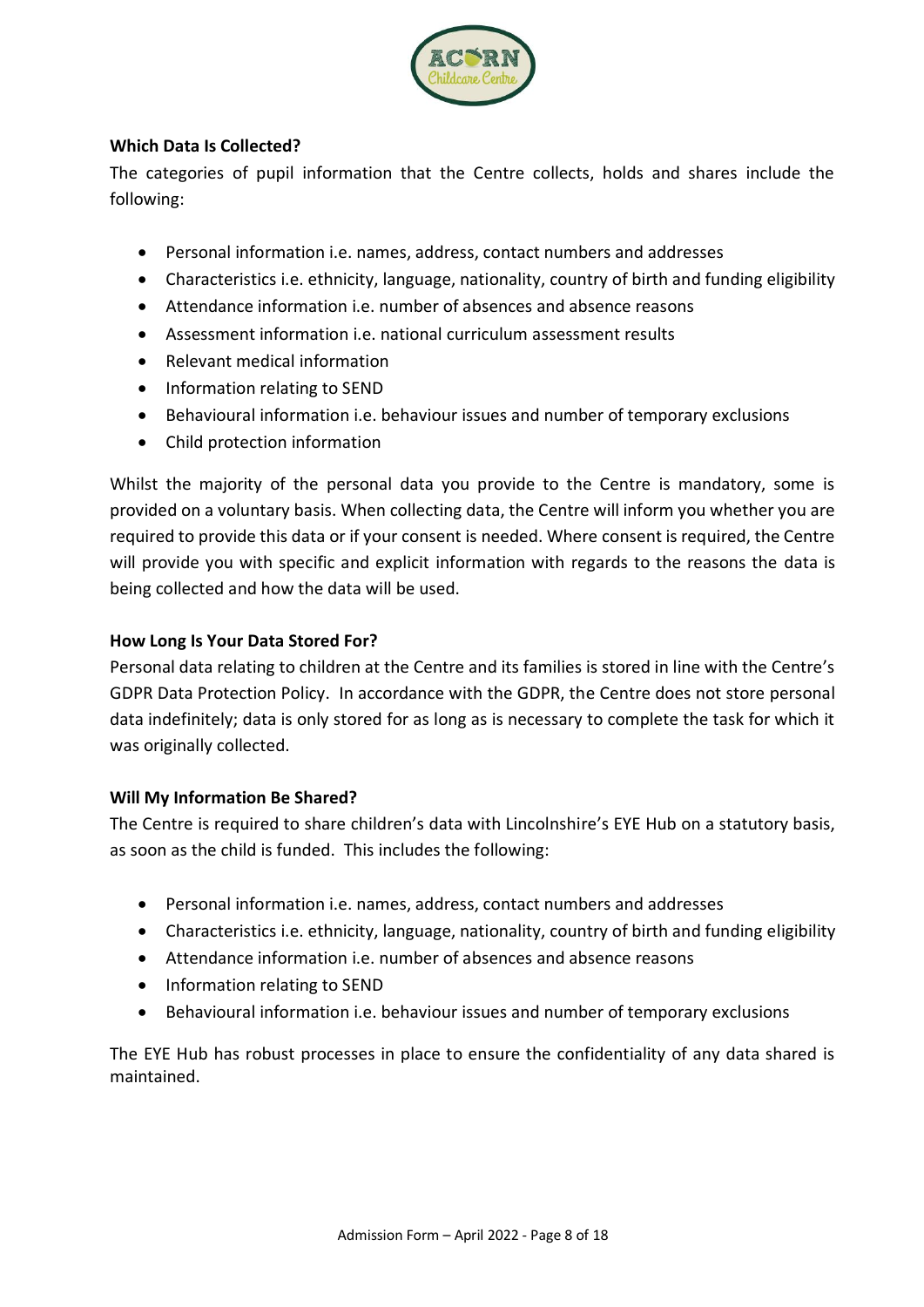

The Centre also routinely shares children's information with:

- Children's destinations upon leaving the Centre (other nurseries or primary schools)
- The LA
- The NHS
- Malcolm Sargent Primary School, when necessary

The information that we share with these parties may include the following:

- Personal information i.e. names, address, contact numbers and addresses
- Characteristics i.e. ethnicity, language, nationality, country of birth and funding eligibility
- Attendance information i.e. number of absences and absence reasons
- Assessment information i.e. national curriculum assessment results
- Relevant medical information
- Information relating to SEND
- Behavioural information i.e. behaviour issues and number of temporary exclusions
- Child protection information

Parents are able to request that only their child's name, address and date of birth are passed to the LA or by informing the Centre office in writing. Once pupils reach 16 years of age, this right is transferred to them, rather than their parents. For more information regarding services for young people, please visit the LA's website at [www.lincolnshire.gov.uk.](http://www.lincolnshire.gov.uk/)

The Centre will not share your personal information with any other third parties without your consent, unless the law allows us to do so.

#### **What Are Your Rights?**

Parents and children have the following rights in relation to the processing of their personal data.

You have the right to:

- Be informed about how the Centre uses your personal data.
- Request access to the personal data that the Centre holds.
- Request that your personal data is amended if it is inaccurate or incomplete.
- Request that your personal data is erased where there is no compelling reason for its continued processing.
- Request that the processing of your data is restricted.
- Object to your personal data being processed.

Where the processing of your data is based on your consent, you have the right to withdraw this consent at any time.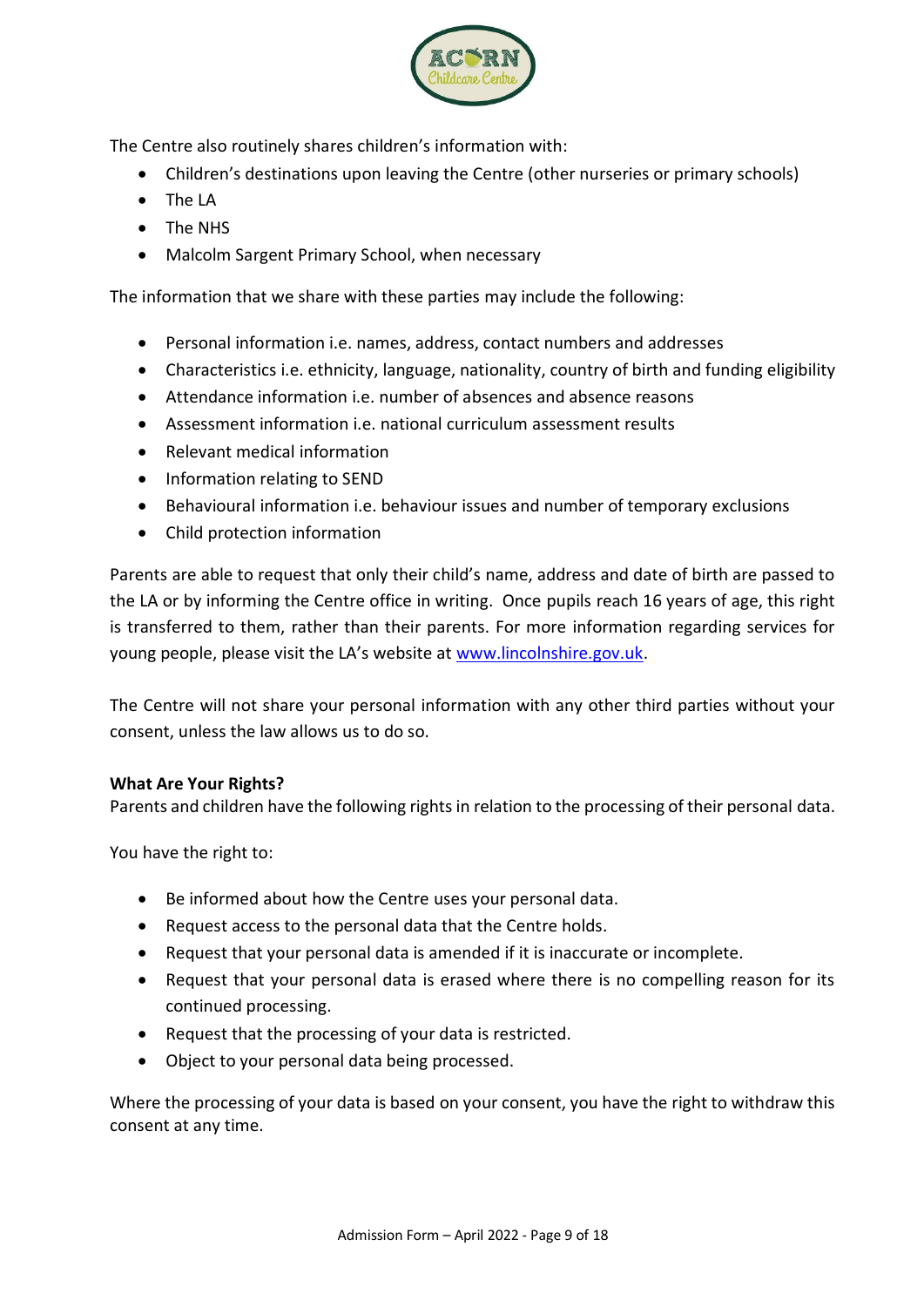

If you have a concern about the way the Centre is collecting or using your personal data, you can raise a concern with the Information Commissioner's Office (ICO). The ICO can be contacted on 0303 123 1113, Monday-Friday 9am-5pm.

# **Where Can You Find Out More Information?**

If you would like to find out more information about how the Centre collects, uses and stores your personal data, please visit our website at [www.acornchildcarecentre.co.uk](http://www.acornchildcarecentre.co.uk/) and download our GDPR Data Protection Policy.

# **Declaration**

I declare that I understand:

- The Centre has a legal and legitimate interest to collect and process my personal data in order to meet statutory requirements.
- How my data is used.
- The Centre may share my data with EYE Hub, destination schools/nurseries and Malcolm Sargent Primary School.
- The Centre will not share my data to any other third parties without my consent, unless the law requires the school to do so.
- The Centre will always ask for explicit consent where this is required, and I must provide this consent if I agree to the data being processed.
- My data is retained in line with the Centre's GDPR Data Protection Policy.
- My rights to the processing of my personal data.
- Where I can find out more information about the processing of my personal data.

Signed: ……………………………………………………………………………………………………………... (Parent/Carer)

Dated: ………………………………………………………………………………………………………………………………………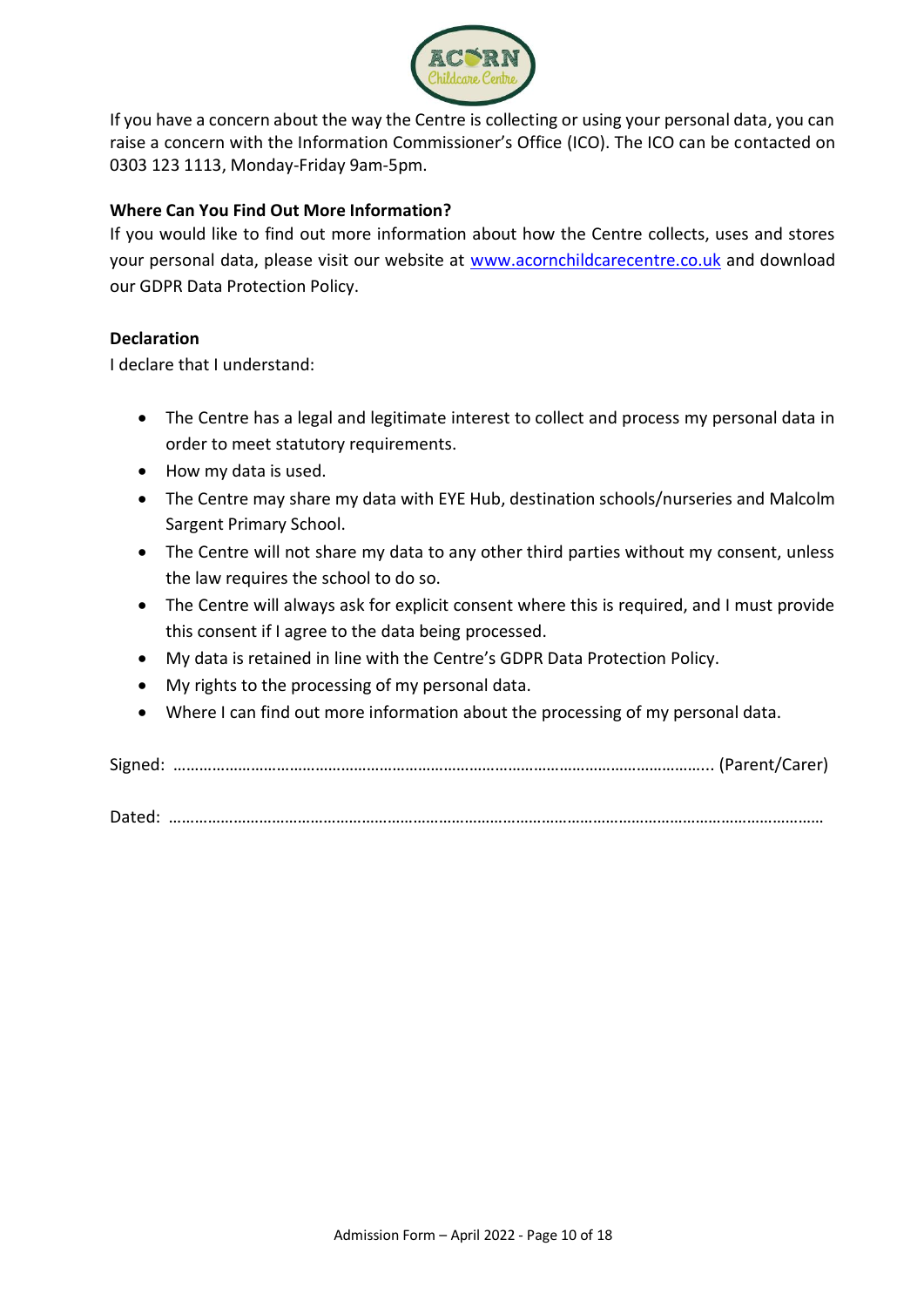

Thissection of the Admission Form explains the reasons why and how The Acorn Childcare Centre Limited may use images and videos of your child. Please read this section thoroughly and then give your consent as appropriate.

**I agree to the following (please tick only those to which you agree). Please see further information regarding consent at the end of this form:**

- $\Box$  That the Centre may publish photographs/videos of your child and/or their work with their name in the local press (see below for details)
- $\Box$  That my child's photo and name may appear on Centre noticeboards
- $\Box$  That the Centre may publish photographs, videos or other forms of digital media of your child and/or their work with their name on its Facebook page
- $\Box$  That the Centre may add your child's name and photo to its website
- $\Box$  That the Centre may publish and display examples of my child's work with his/her photo and/or name
- $\Box$  That my child can appear on local radio interviews with their name (see below for details)
- $\Box$  That my child can appear on TV interviews with their name
- $\Box$  That my child can attend local trips whilst enrolled at the Centre
- $\Box$  That the Centre may film your child whilst at the Centre for internal training purposes
- $\Box$  That my child can taste food whilst enrolled at the Centre
- $\Box$  That my child can watch U rated films whilst enrolled at the Centre
- $\Box$  That the Centre's official photographers may take photos of my child which the Centre may sell to other parents i.e. room photographs
- $\Box$  That the Centre may publish photographs/videos or other forms of digital media of your child and/or their work on its website
- $\Box$  That the Centre may record and make DVDs of my child which it may sell to other parents ie leaver's party
- $\Box$  That the Centre may take photos of my child in costume and sell those photos to other parents i.e. play photographs of children in costume
- $\Box$  That my child can use the internet in school in accordance with School policies (OOSC children only – see section regarding use of the School internet)

#### **Emergency First Aid/Asthma/Adrenaline Auto-Injectors:**

- $\Box$  That the Centre can administer first aid or to call a dentist, doctor or ambulance in an emergency
- If my child has a diagnosis of asthma, he/she may use the Centre's emergency inhaler if required
- $\Box$  If my child has a prescribed adrenaline auto-injector, he/she may use the Centre's emergency adrenaline auto-injector if required

#### **Social Media:**

 $\Box$  I agree that I will not upload photos of other children onto any social media sites without the express permission of the other children's parents/guardians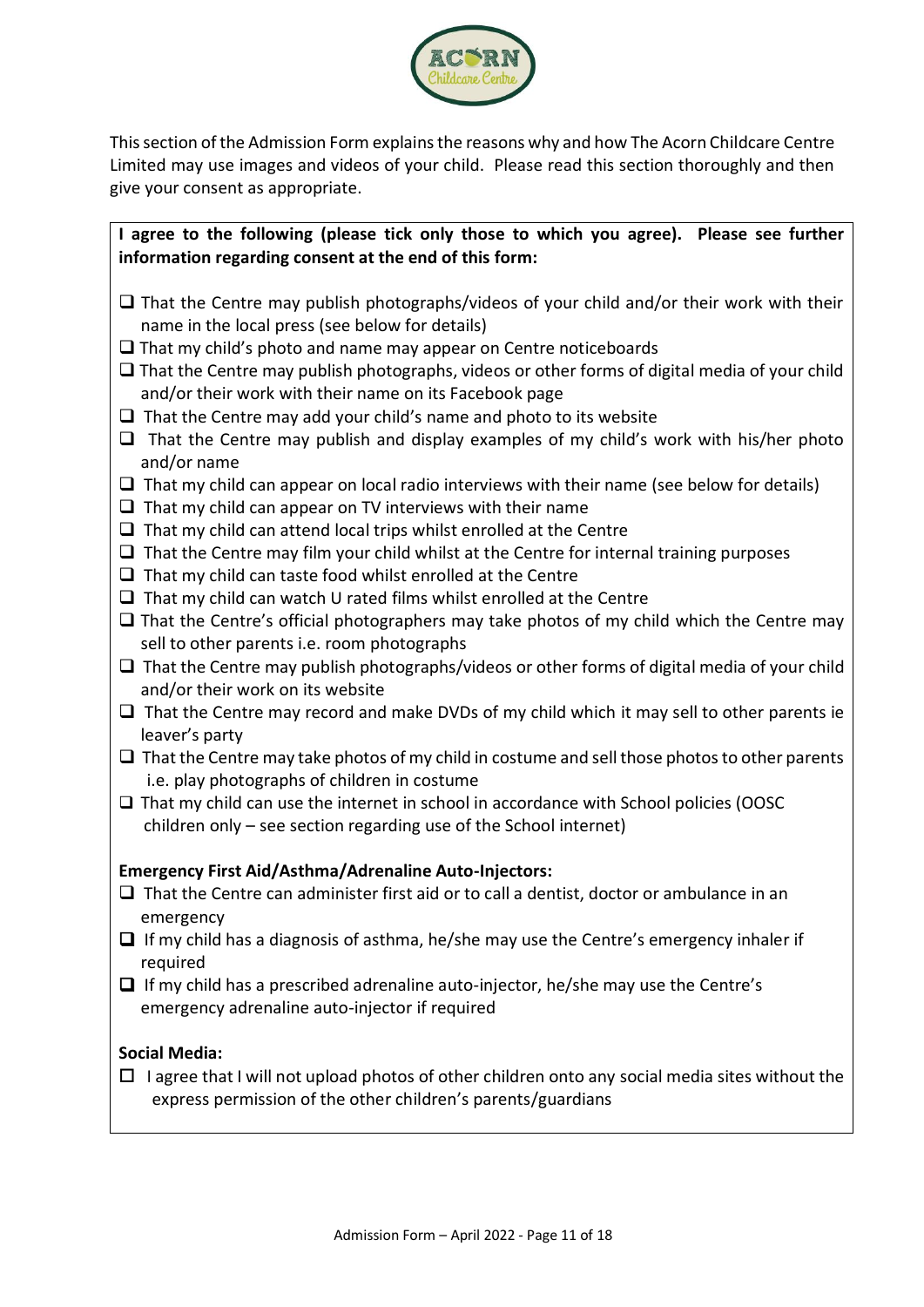

#### **Why do we need your consent?**

The Centre requests the consent of parents on an annual basis to use images and videos of their child for a variety of different purposes. Without your consent, the Centre will not use images and videos of your child. Similarly, if there are only certain conditions under which you would like images and videos of your child to be used, the Centre will abide by the conditions you outline in this form.

#### **Why do you we use images and videos of your child?**

The Centre uses images and videos of children as part of displays to celebrate Centre life and the children's achievements; to promote the Centre on social media and on the Centre's website; and for other publicity purposes in printed publications, such as newspapers. Where the Centre uses images of individual children, the name of the child **will not** be disclosed unless you have given the Centre specific permission. Where an individual child is named in a written publication, a photograph of the child **will not** be used to accompany the text unless you have given the Centre specific permission. If, for example, a child has won an award and you, as a parent, would like your child's name to be published alongside the image, **separate consent** will be obtained prior to this unless you have already provided us with specific consent.

The Centre may take images or videos of individual children and groups of children to use on social media, the Centre website, in Centre prospectuses and other printed publications, such as a newsletter.

#### **Who else uses images, videos and recordings of your child?**

It is common that the Centre is visited by local media and press who take images or videos of Centre events, such as sports days. Children will appear in these images and videos, and these may be published in local or national newspapers, or on approved websites. By local press and local radio, we mean the following organisations which may use images and videos of your children:

- The Stamford & Rutland Mercury
- Stamford Living
- Rutland Radio

Where any organisations other than those above intend to use images or videos of your child, **additional consent** will be sought before any image or video is used.

#### **What are the conditions of use?**

- This consent form is valid for the current academic year.
- It is the responsibility of parents to inform the Centre, in writing, if consent needs to be withdrawn or amended.
- The Centre will not use the personal details or full names of any child in an image or video, on our website, on social media, in our Centre prospectuses or any other printed publications unless you have given us specific permission.
- The Centre will not include personal emails or postal addresses, telephone or fax numbers on images or videos on our website, in its prospectus or any other printed publications.
- The Centre may use pictures of children and teachers which have been drawn by children.
- The Centre may use work created by children.
- The Centre may use group or class images or videos with general labels, for instance, sports day.
- The Centre will only use images and videos of children who are suitably dressed. For instance, it would not be suitable to display an image of a child in swimwear.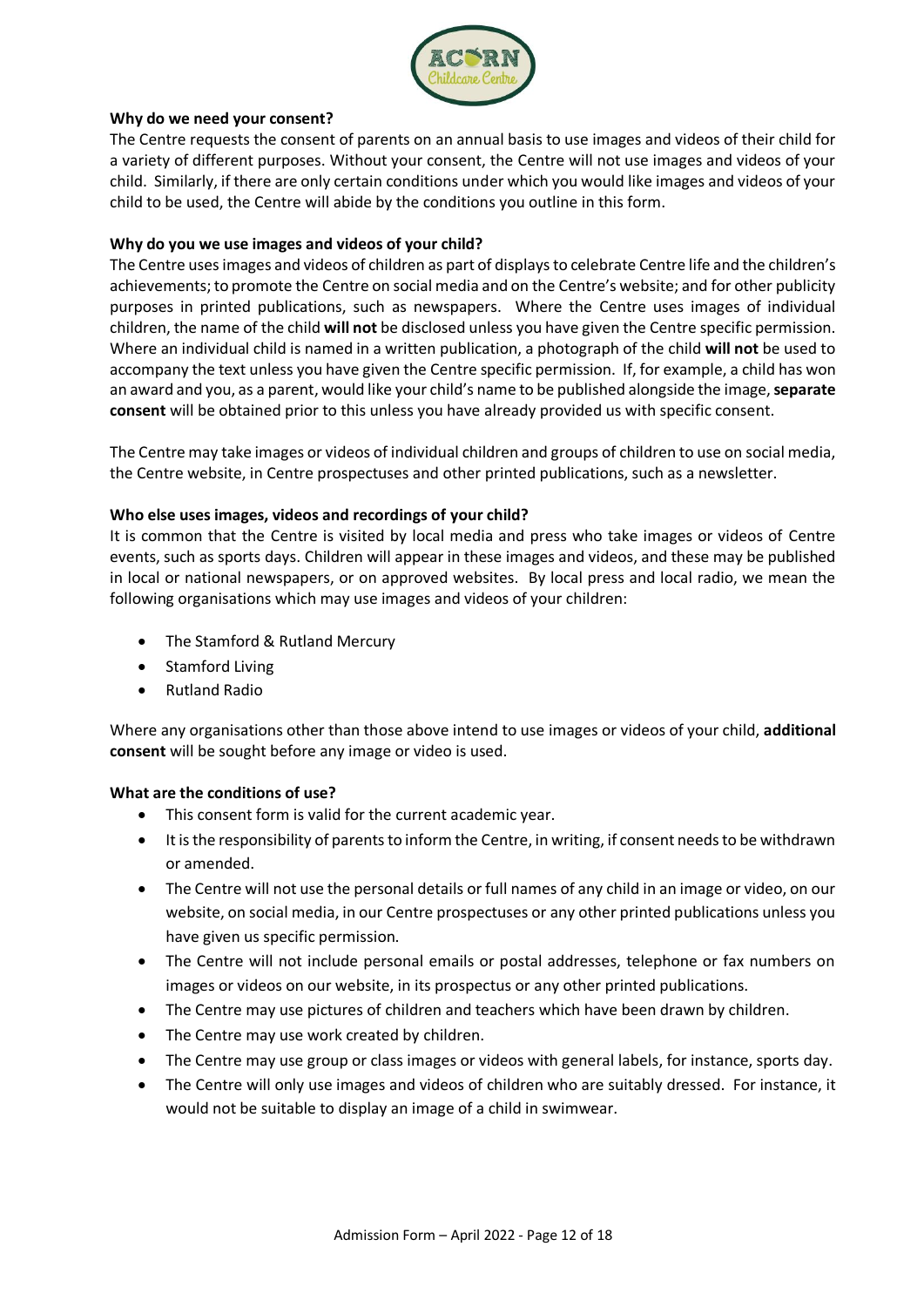

 The Centre will arrange for a reputable photographic company to take group, individual, sibling and room images of your child which are available to purchase annually.

#### **Refreshing your consent**

This form is valid for the current academic year and is updated on an annual basis in the autumn. Parents are required to renew permission form for their child annually. Consent will also be refreshed where any changes to circumstances occur. This can include, but is not limited to, the following:

- New requirements for consent, for instance, an additional social media account will be used to share child images and videos
- Changes to a child's circumstances, for instance, safeguarding requirements mean a child's image cannot be used
- Changes to parental consent, for instance, amending the provisions for which consent has been provided for

Where you would like to amend the provisions for which consent has been provided, you must submit your request in writing to the Centre office. A new form will be supplied to you to amend your consent accordingly and provide a signature and date.

#### **Withdrawing your consent**

Parents have the right to withdraw their consent at any time. Withdrawing your consent will not affect any images or videos which have been shared prior to withdrawal. If you would like to withdraw your consent, you must submit your request in writing to the Centre office.

I understand:

- Why my consent is required.
- The reasons why the Centre uses images and videos of my child.
- Which other organisations may use images and videos of my child.
- The conditions under which the Centre uses images and videos of my child.
- I have provided my consent above as appropriate, and the Centre will use images and videos of my child in line with my requirements.
- Consent is refreshed on an annual basis and I must re-provide consent if I consent to images and videos of my child being used in other academic years.
- I will be required to re-provide consent where any circumstances change.
- I can amend or withdraw my consent at any time and must do so in writing to the Centre Office.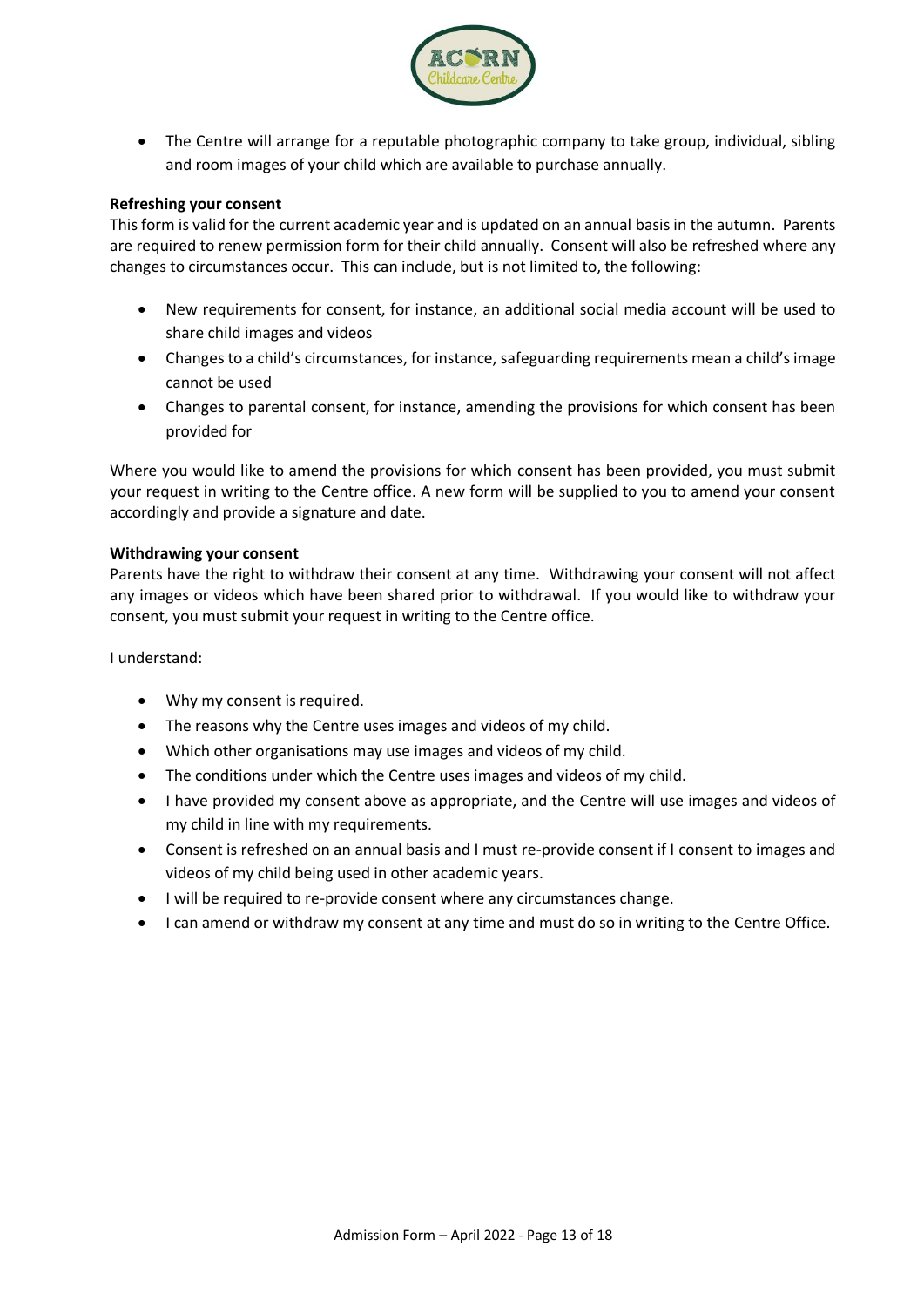

## **Use of the School Internet and Using ICT Safely and Responsibly (OOSC Children):**

At Malcolm Sargent Primary School, pupils **are expected to**:

- Only use ICT on the school premises for studying purposes.
- Use the class or school e-mail address when sending or receiving emails.
- Only open email attachments from people known to them or people whom the teachers have approved.
- Make sure ICT communication with other pupils and adults is polite and responsible.
- Be responsible for their behaviour while using ICT.
- Inform their class teacher of anything they see online which makes them feel uncomfortable.
- Understand that their use of ICT can be checked and that parents/carers will be contacted if a member of school staff is concerned about a pupil's e-safety.
- Be careful when using computer equipment and treat it with respect.
- Abide by the rules regarding bringing personal devices into school.
- Seek the advice of a teacher before downloading material.
- Follow the E-Safety Rules which are reviewed annually.

#### Pupils will **not**:

- Try to bypass the internet settings and filtering system.
- Share passwords.
- Delete or open other people's files and documents.
- Use other people's accounts.
- Send any content which is unpleasant. If something like this is found, such as inappropriate images or the use of offensive language, pupils will report it to their teacher.
- Share details of their name, phone number or address.
- Meet someone they have contacted online, unless it is part of a school project and/or a responsible adult is present.
- Upload images, sound, video or text content that could upset pupils, staff and others.
- Try to install software onto the school network.

#### Parents **will**:

- Support and uphold the school's rules regarding the use of school ICT systems.
- Act in accordance with the school's policy when using the internet in relation to the school, its employees and pupils.
- Only store and use images of pupils for school purposes.
- Not share photo's or content of children on social media without the express permission of the parents of the child who appears in the images.
- Not take photographs of children on school premises unless during school performances when permission by the school has been granted.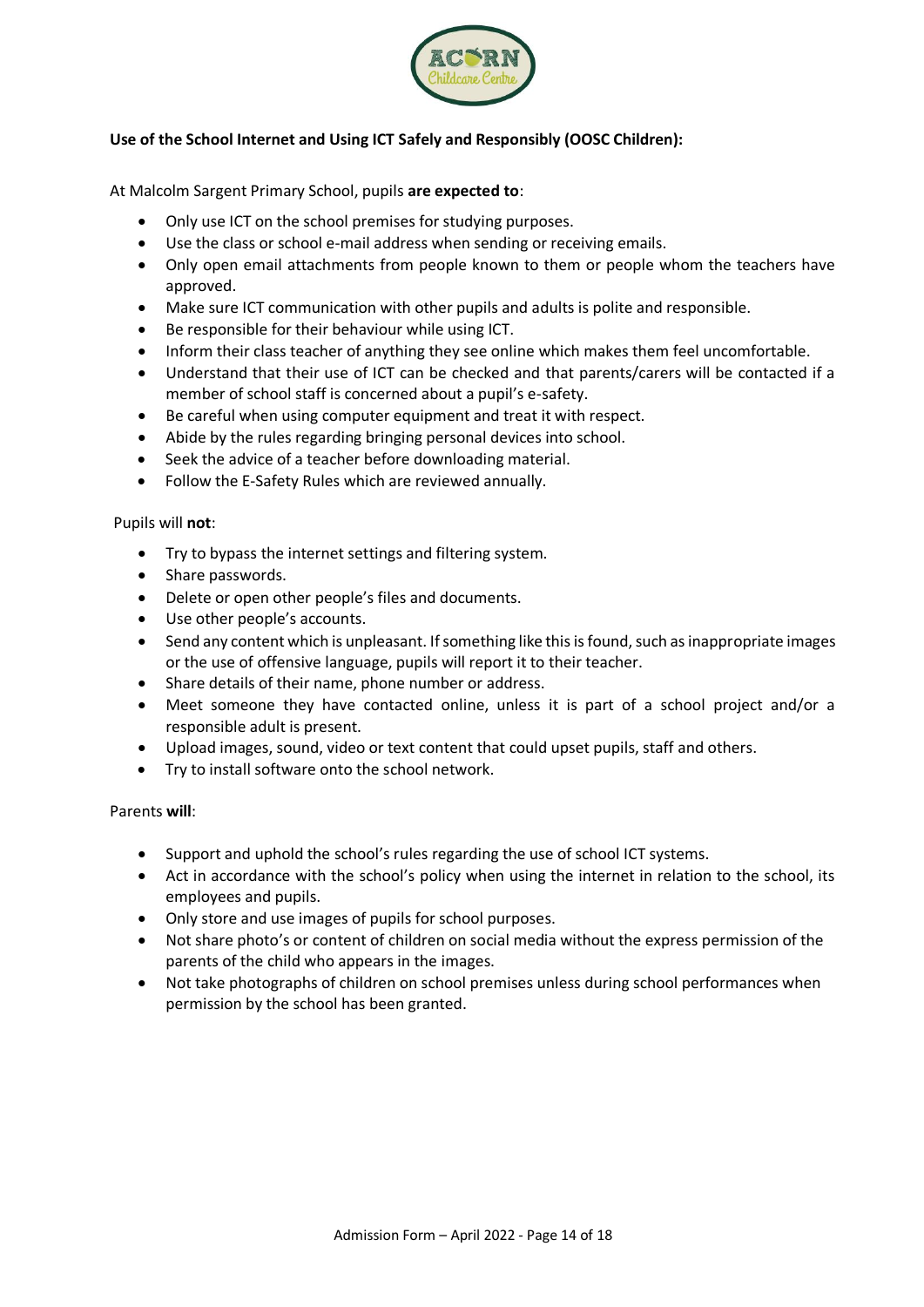![](_page_14_Picture_0.jpeg)

As the child's parent/guardian, I acknowledge that I have read the school's E-Safety Policy (available on request from the office or on the school's website) on student use of the internet and have discussed it with my child. I understand that internet access is designed for educational purposes. I understand that the school takes necessary steps such as the use of computer monitoring software and the use of filtering programs to protect children from unsuitable materials when computers are being used in school. Steps are taken to reduce the risk of unsuitable materials being accessed when there is homework set for children to use computers outside of school. Children are also educated on how to use the internet safely and responsibly, following our e-safety rules and guidelines. I recognise that whilst every effort will be made to monitor student use of the internet and reduce the risks associated with the internet, it is impossible for the school to continually monitor and restrict access to all controversial materials. I further acknowledge that whilst questionable material exists on the internet, the user must actively seek it and therefore is ultimately responsible for ensuring they use the internet safely, following our guidelines and report unsuitable links, sites and images to an adult straight away. I therefore do not hold the staff, Principal or governors of Malcolm Sargent Primary School responsible for any such materials acquired from the internet.

If you have any questions regarding any part of this Admission Form, please do not hesitate to contact the Centre. Thank you.

| Signed:<br><i>(Parents)</i> |  |
|-----------------------------|--|
| Dated:                      |  |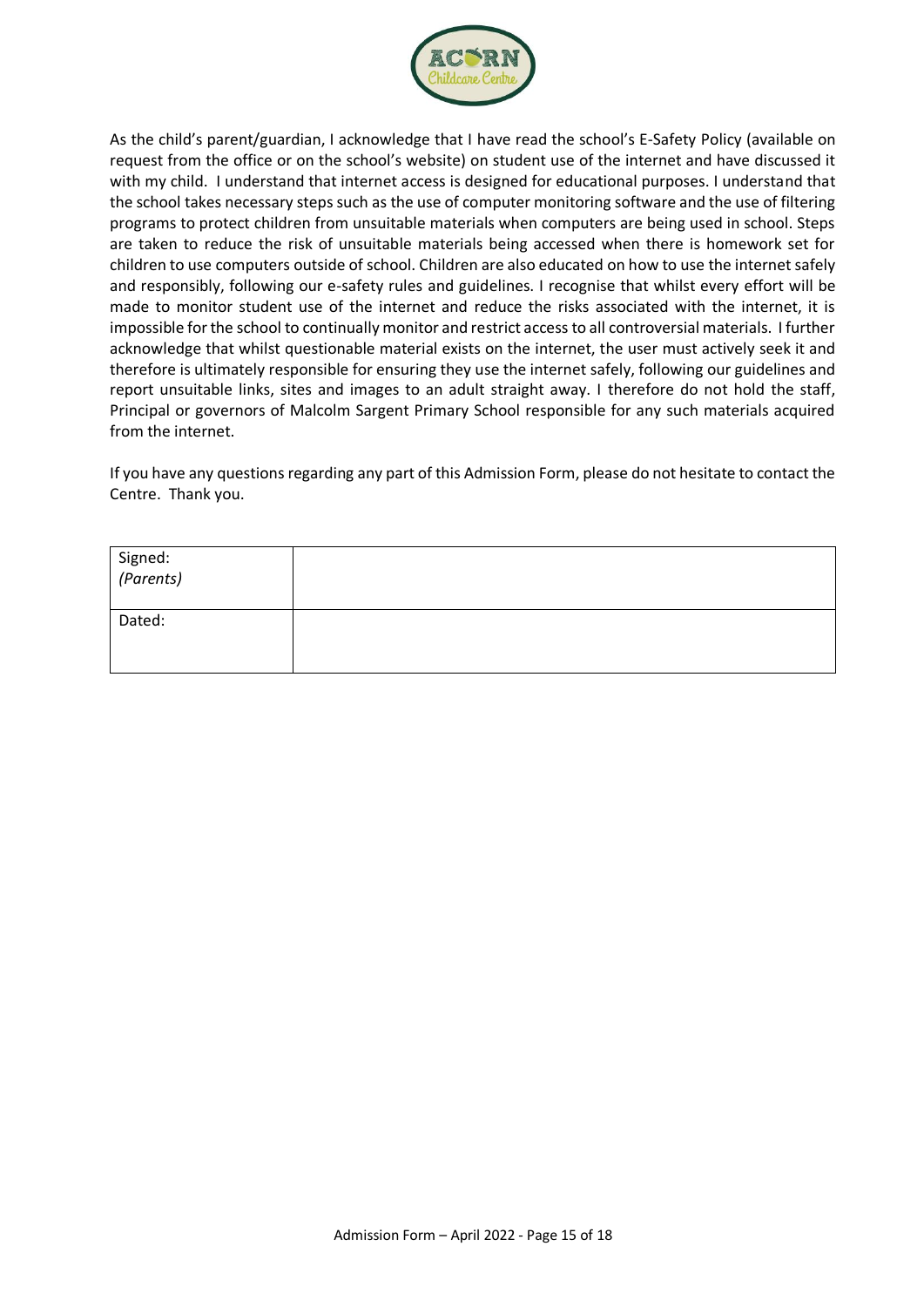![](_page_15_Picture_0.jpeg)

# **Malcolm Sargent Primary School Children Only Wraparound Care - Breakfast Club and After School Club**

| Please tick box if you require the same, booked sessions every week |  |
|---------------------------------------------------------------------|--|
| Please tick box if only Ad hoc sessions are required                |  |
| Please tick if you wish to use holiday club                         |  |

| <b>Time</b>                 | <b>Mon</b> | <b>Tues</b> | Wed | <b>Thurs</b> | Fri |
|-----------------------------|------------|-------------|-----|--------------|-----|
|                             |            |             |     |              |     |
| <b>Breakfast Club</b>       |            |             |     |              |     |
| Including a light breakfast |            |             |     |              |     |
| 7:30 – Start of School      |            |             |     |              |     |
| £5.50                       |            |             |     |              |     |
| <b>Afterschool Club</b>     |            |             |     |              |     |
| End of school-18:00         |            |             |     |              |     |
| £13.20                      |            |             |     |              |     |
| <b>Holiday Club</b>         |            |             |     |              |     |
| 9am - 3pm £26.40            |            |             |     |              |     |
| $7.30am - 6pm$              |            |             |     |              |     |
| £39.60                      |            |             |     |              |     |

A £100 deposit will be required with this admission form for all wrap around care children. This will be refunded when your child leaves Malcolm Sargent Primary School as long as no bills are outstanding.

**WE REQUIRE 48 HOURS NOTICE TO CANCEL BOOKED SESSIONS.** If you cancel a session after the 48 hours notice, you will be charged for the session. Please see a guide below to help with timings for cancelations:

| Inform the Acorn Childcare Centre via email to:<br>enquiries@acornchildcarecentre.co.uk |                                              |                                            |                                            |                                             |                                               |
|-----------------------------------------------------------------------------------------|----------------------------------------------|--------------------------------------------|--------------------------------------------|---------------------------------------------|-----------------------------------------------|
|                                                                                         | Monday                                       | Tuesday                                    | Wednesday                                  | Thursday                                    | Friday                                        |
|                                                                                         |                                              |                                            |                                            |                                             |                                               |
| Cancelling<br><b>Breakfast</b><br>Club                                                  | By 07:30am<br>on the<br>previous<br>Thursday | By 07:30am<br>on the<br>previous<br>Friday | By 07:30am<br>on the<br>previous<br>Monday | By 07:30am<br>on the<br>previous<br>Tuesday | By 07:30am<br>on the<br>previous<br>Wednesday |
| Cancelling Tea<br>Time or Night<br>Owl                                                  | By 15:00 on<br>the previous<br>Thursday      | By 15:00 on<br>the previous<br>Friday      | By 15:00 on<br>the previous<br>Monday      | By 15:00 on<br>the previous<br>Tuesday      | By 15:00 on<br>the previous<br>Wednesday      |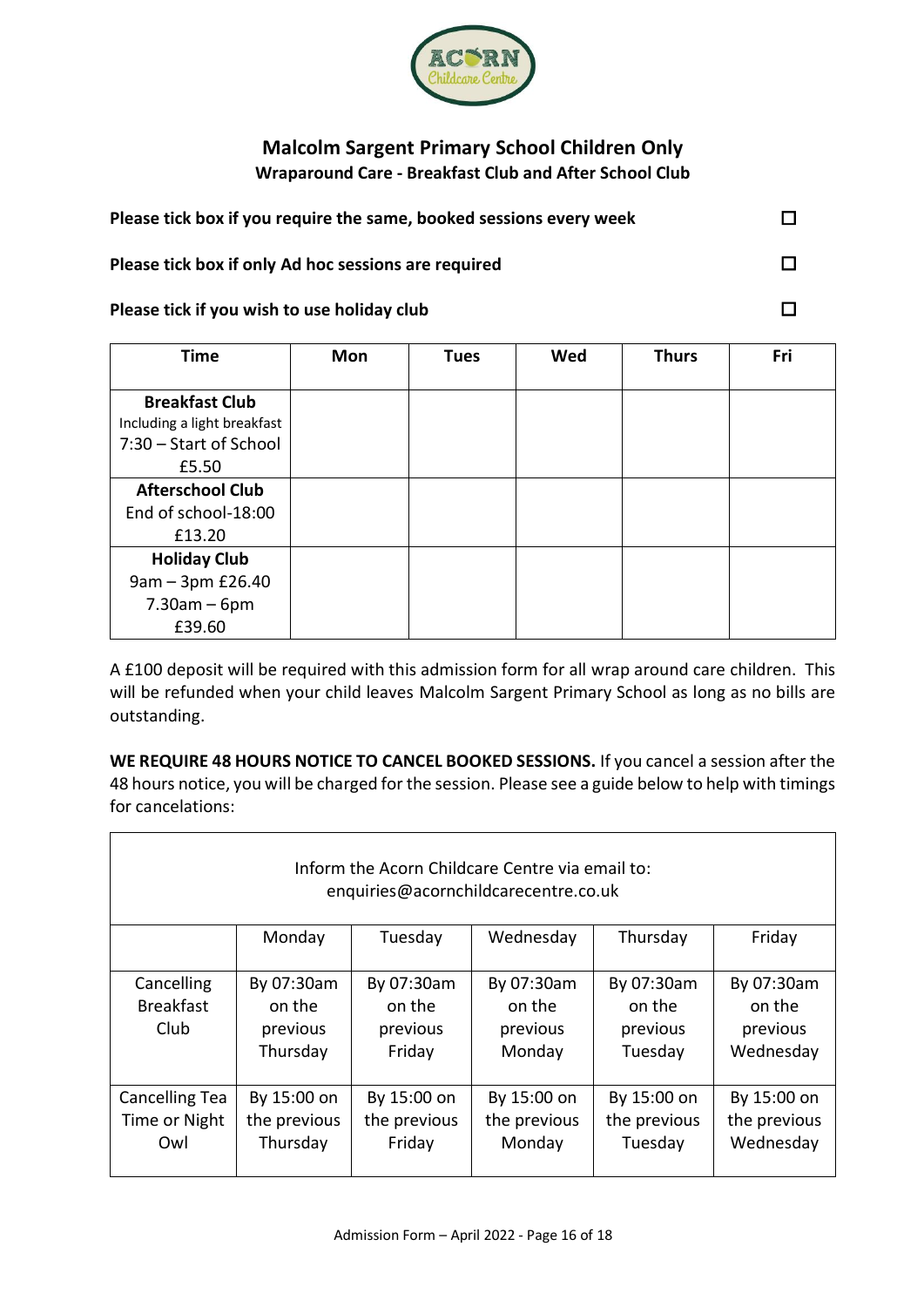![](_page_16_Picture_0.jpeg)

# **Finance (Please complete in full)**

| Bill Payer's Name*                                           |                                         |                                         |
|--------------------------------------------------------------|-----------------------------------------|-----------------------------------------|
| Title*                                                       |                                         |                                         |
| First Name*                                                  |                                         |                                         |
| Surname*                                                     |                                         |                                         |
| <b>Email Address for</b><br>invoices to be sent*             |                                         |                                         |
| Telephone Number*                                            |                                         |                                         |
| Address*                                                     |                                         |                                         |
| <b>Company Name</b>                                          |                                         |                                         |
| Address                                                      |                                         |                                         |
| Telephone No.                                                |                                         |                                         |
| <b>Additional Bill Payer's</b><br>Name (If bill to be split) | <b>Bill Payer 1</b><br>Percentage Split | <b>Bill Payer 2</b><br>Percentage Split |

**\***These only need to be completed if different from Priority Contact 1

I am paying my £100 deposit to the Centre for registration by:

- Bank Transfer to Acorn Childcare Centre at 30-84-84 19419668
- Cheque (payable to The Acorn Childcare Centre Limited)
- Cash *(please delete as appropriate)*

We welcome the use of childcare vouchers or HMRC tax free savings account payments. Please provide details below if you wish to pay in this way: